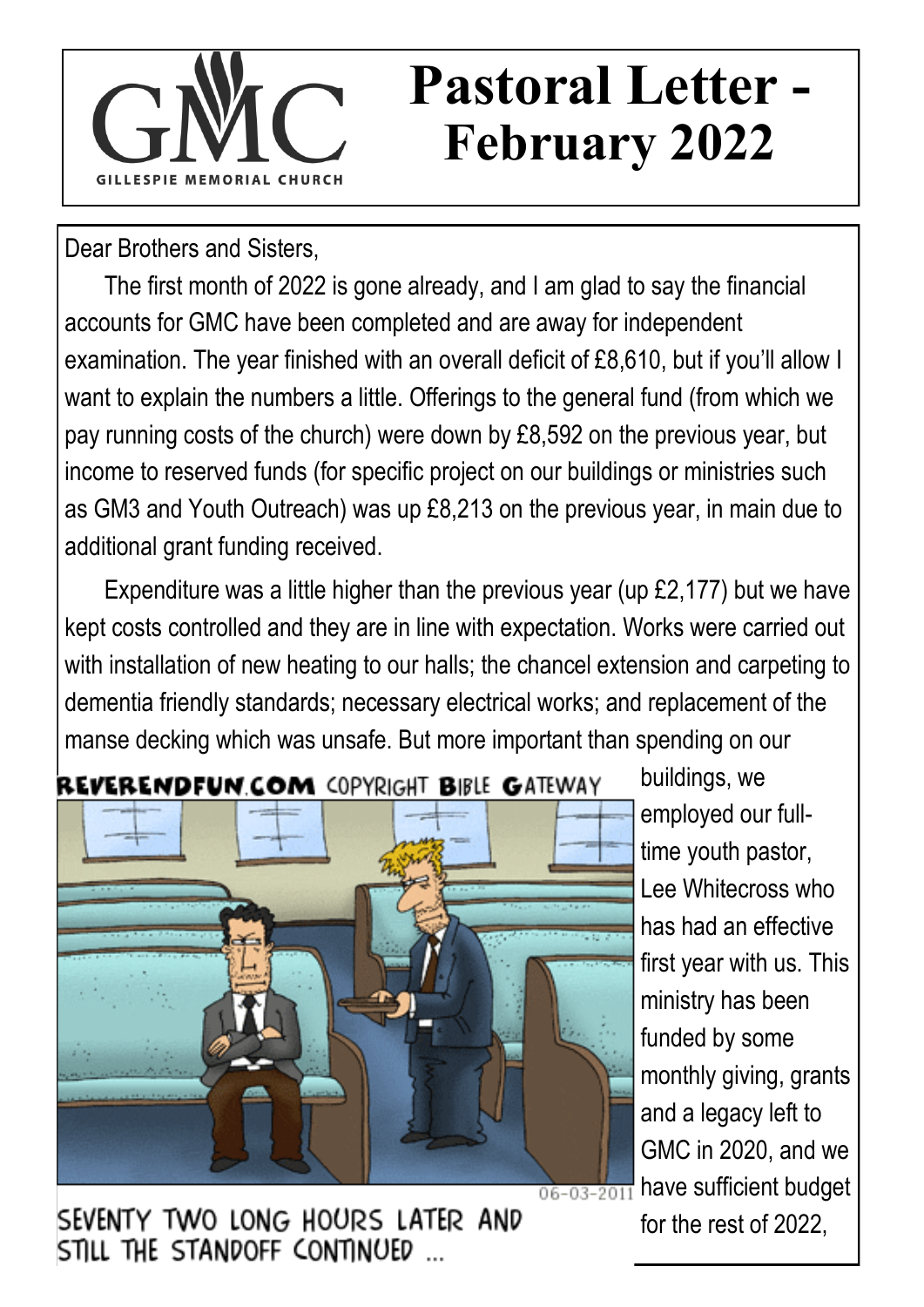after which we must commit to a whole church budget that supports this most importance of ministries, through grant funding where possible, but also through our financial offering and tithes. It is rare for me to speak about finance, and is a topic many are uncomfortable with. This is even more so as we all face cost of living increases and no doubt a squeeze on wages and pensions. But I ask of you, do you value the ministry the church offers? Not just to you, but the ministries we offer to our community alongside the ministry of the word I bring to you. Jesus said "*No one can have two bosses. He will hate the one and love the other. Or he will listen to the one and work against the other. You cannot have both God and riches as your boss at the same time*" (Matthew 6:24)

We honour God when we use our money well. We partner with God as we are led to use our money wisely, both in our giving and in investing it ethically for growth, as a reflection of the generosity shown to us. Giving to God is a privilege and allows us to participate in His plan of generosity in the world. People in the early church gave generously to help those in need (Acts 4:34-35), to support other churches (Romans 15:25-28) and to enable mission and ministry (3 John: 5-8).

I mentioned in last months pastoral letter that the new Leadership Team were seeking '*God and the shape of things to come for our church and ministry in Dunfermline'.* The budget for 2022 is taking shape alongside the important 'Strategy Document' that will lay out the goals for GMC, and how we will achieve them. Central to this will of course remain prayer, ministry of worship and word to us all, making disciples and the two pronged approach of growing the youth ministry, and the starting of a 'drop-in' café in the Gillespie Centre. We need help!!

Immediately we need people who would help to plan the development of the café and see it into existence. Can you help? Do you want to work with a small team to see this come to life? Speak to me and I'll get you started. We also need volunteers across our ministries. Lee would love folk to be involved with our youth (speak to him). Would you help with our new Messy Church? (see Alan or Anne Monk). Or perhaps volunteering in the café is your thing (speak to Pauline).

The work of the church is to bring people into a relationship with the risen and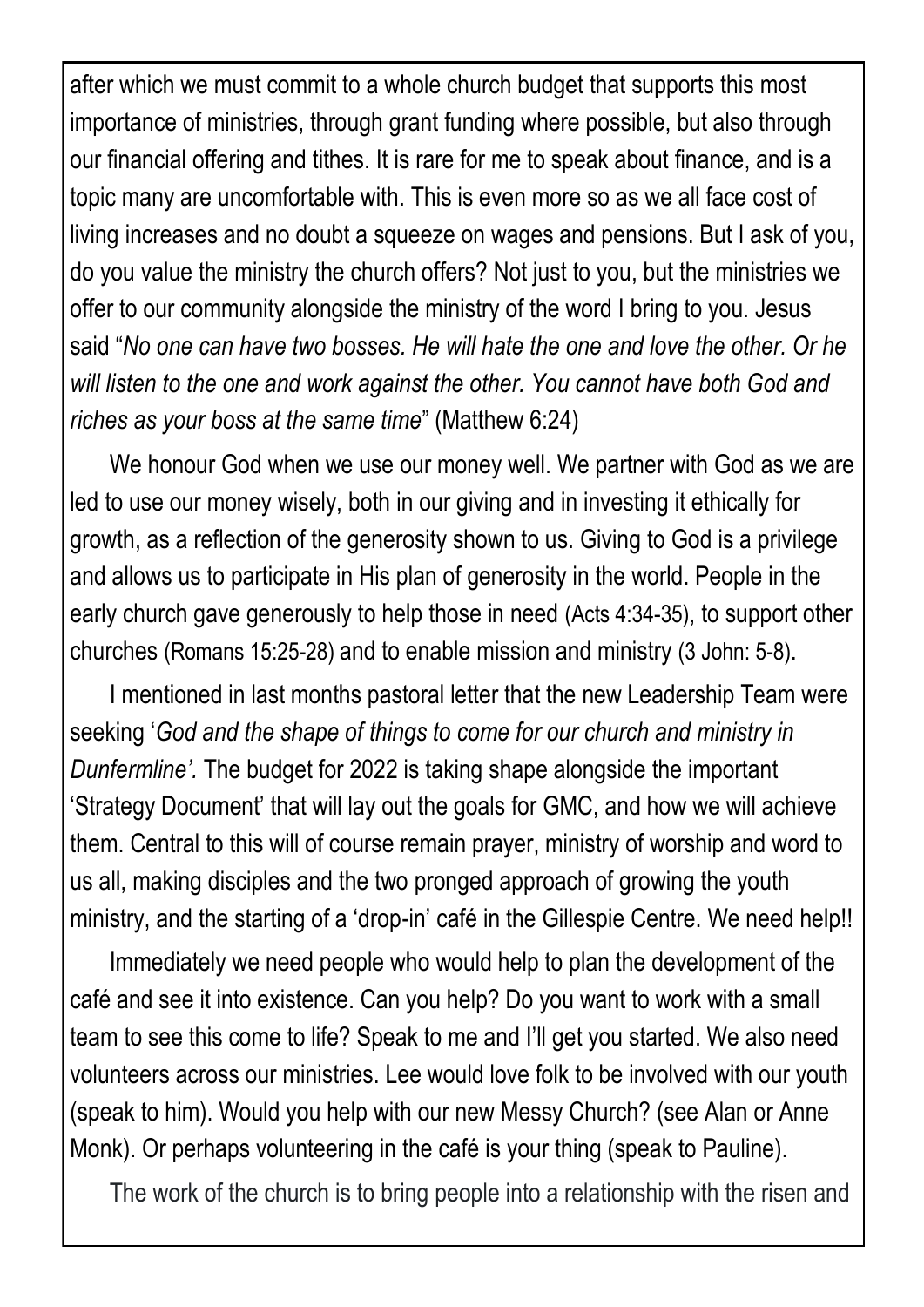ascended Saviour, the Lord Jesus Christ. This is achieved in many ways, and we at GMC are seeking to achieve this mission through all we do, with the support of your time, your gifting (skills) and your finances offered.

Some of you may have heard about change in relation to Presbytery planning, and wonder what our future is. Yes change is coming, whether we want it or not. But I am excited by the changes to come. I know that the Lord has a huge amount for the people of GMC to do, so many people to reach for the Gospel and I have heard the Lord say that He will indeed build His church. However, the Lord includes you in that task too! I am here to serve the church in the locality of Dunfermline and specifically the people of Gillespie Memorial Church, but it is not a lone ministry, I have a great team, but we always need more support - your prayers, your ideas, your useful comments, your time to gather as the people of God in worship, your time to serve, and to offer the skills God has given you in service of His church, and yes your money.

I love the Lord. I love His church. I love the work He calls His church to do, and I hope you do too. The pandemic has cost us all so much, but I pray that 2022 will see new life coming forth from His church, from our church family. Commit to the Lord and His church this year.

Oh, and we're going to be starting regular monthly after church lunches soon, so please join us at those and let's really become one family united in Christ

Your servant in Christ, **Pastor Mike**

### **Website Details**



*e* gillespiechurch.org

#### **Church and Office**

**Chapel Street Dunfermline KY12 7AW**